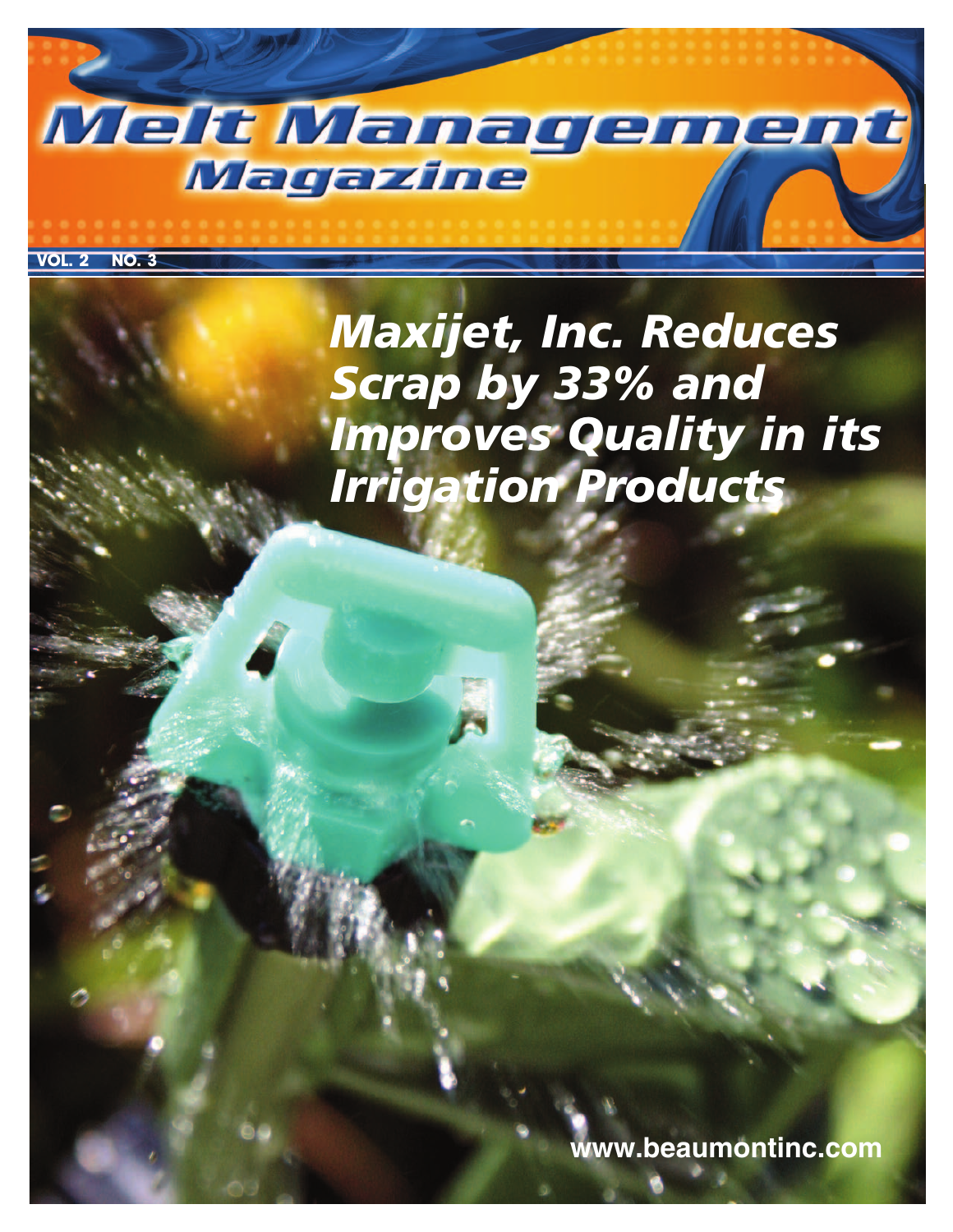# **MAXIJET, INC. REDUCES SCRAP BY 33% AND IMPROVES QUALITY IN ITS IRRIGATION PRODUCTS**

# *Better Line of Irrigation Products Achieved Though Advanced Molding Technologies*

t first glance, injection molding low water<br>flow volume, micro spray irrigation prod-<br>ucts for the citrus growers industry and flow volume, micro spray irrigation products for the citrus growers industry and retailers like Lowe's, Ace Hardware and True Value might not seem to be too challenging. Even molding products that are offered with as many as 8 different spray patterns for each product, most molders might not view this as overly difficult.

#### But think again!

When the precision requirements of the spray pattern are considered and the molds and the molding process have to produce 8 different part styles, each with up to 8 different nozzle configurations (which are molded in 8 unique colors for each product size and type), the problems, molding complexities and costs begin to mount. These product and color variations in a multi-cavity mold present some obvious and some not-so-obvious challenges.

At Maxijet, Inc., one of the world's most renowned molders of low water volume irrigation products, parts molding previously required a unique process

set-up for each configuration to avoid common molding problems. These included recurring problems with flash, sinks and shorts.

Due to previous problems, certain cavities sometimes had to be blocked in order to complete the production run and get parts to the customer on time. These process variations and quality issues required a fair amount of process babysitting, and the regular scrap and blocked cavities reduced operational efficiencies.

These involved constant adjustments and "tweaking." Thus they sought ways to overcome these challenges.

Now, thanks to recent advances in injection molding process technology, Maxijet, Inc., has put this molding challenge to rest. And, note sources at Maxijet, a new MeltFlipper® melt rotation process enhancement system from Beaumont Technologies, has enabled them to produce better and more consistent products, plus saved them money as well. The company confirmed reductions in scrap by as much as 33%. Added to this are savings realized from reduced maintenance and downtime.



Tim Wert, the Tool Room Supervisor at Maxijet, notes that cost savings due to increased cavity utilization, reduced setup and molding times, not to mention the increase in quality molded parts, are significant. Based on molding millions of parts, the Return On Investment (ROI) was only a few short months, with an actual 25% ROI. He does note that the Maxijet agricultural system parts cost very little, so for another firm using MeltFlipper technology and molding larger and pricier parts, the ROI could be achieved considerably faster, earning them a far greater return. It is also important, he adds, that this return comes every year that the mold is in production.

According to Maxijet, a company owned by the Thayer family, a fifth generation of Florida citrus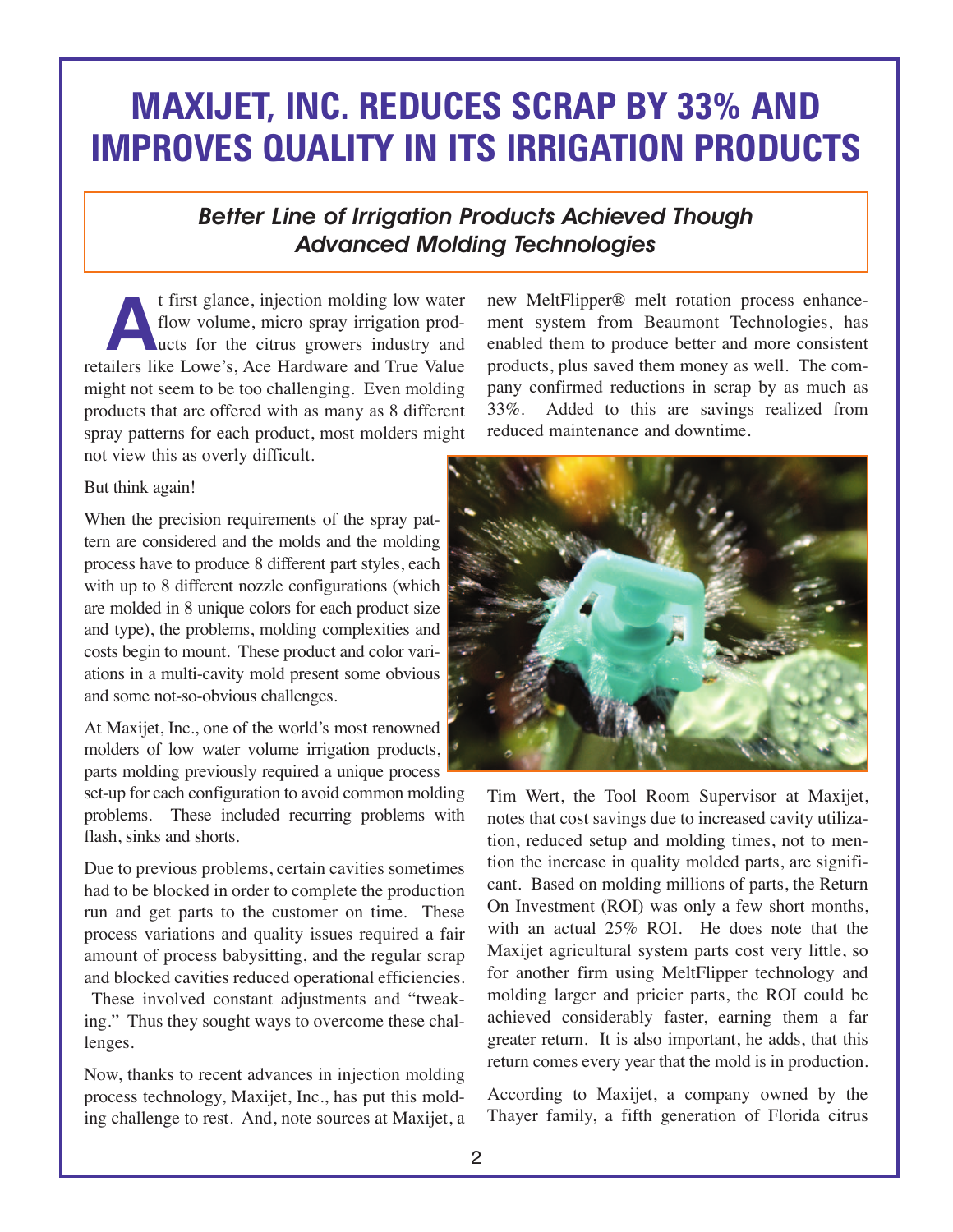growers, the development of a micro-spray jet technology to more efficiently enable growers to water their newly planted citrus trees has had extremely positive effects on the industry – and now consumers. Their products have become the standard of quality in low volume irrigation. The patented design of the Maxijet brand of nozzles increases a product's yield, saves water and applies water directly to the tree roots. Watering, coupled with 'fertigation' by injecting liquid fertilizer through the jets, and in the winter months by providing frost protection by increasing the dew point during freezing temperatures, have made a difference worldwide.

Wert recalls, "Seeing our products go from the idea stage, through development and the molding of the finished product was a most gratifying experience. However, our ability to mold 100% quality products on a consistent basis easily created a major hurdle, at least temporarily. That's when the low-cost licensed technology called MeltFlipper® system from Beaumont Technologies, Inc. turned out to be a great investment, which ended up paying for itself in just a few short months," he adds.



#### *It Might Not Have Happened Without Advanced Molding Technologies*

From the very start when Maxijet started running this mold with the multi-configured, multi-part nozzle and multi-colored offerings, the tool room supervisor remembers, "The process needed constant tweaking to try to eliminate short shots or flash within the spray pattern of the various parts produced from this multi-cavity mold. Any irregularities within the spray pattern feature would affect how the water should spray."

But, to the dismay of those at Maxijet charged with troubleshooting the molding process, changes made to the mold (often involved blocking the flow to certain cavities) to improve the quality problems in one cavity would sometimes cause another cavity to develop a quality issue.

Thus, Maxijet had to develop a different process setup for every spray pattern which resulted in longer mold setup times. Fortunately, reflects Tim from their Florida headquarters, they anticipated these molding complexities and from the outset had been looking into rheological control technologies to help optimize the process and part quality. The solution came about as a result of Wert attending one of the free molding seminars offered by Beaumont Technologies, Inc. (Erie, PA) that explains the fundamental sources of mold filling variations and the technology driven to solve the root cause of those variations.

#### *ROI Makes Investment Prudent*

The patented MeltFlipper product, which is licensed to users for a single mold, a bundle of molds, or on an annual site license basis, offers a multi-dimensional approach to material flow properties that provides a true balance of pressure, temperature, viscosity and material properties throughout the entire mold.

Beaumont Technologies provided data to Maxijet that showed how the guaranteed MeltFlipper technology had overcome similar issues with all types of resins, including the acetal resin used in Maxijet's nozzles.

The overwhelming success of their first experience with MeltFlipper technology now has the firm pursuing the addition of the technology to 3 additional tools experiencing similar issues. The primary goal for all Maxijet products is cavity uniformity because the spray pattern is critical and all the parts from the various product sizes and corresponding colors must fit together precisely